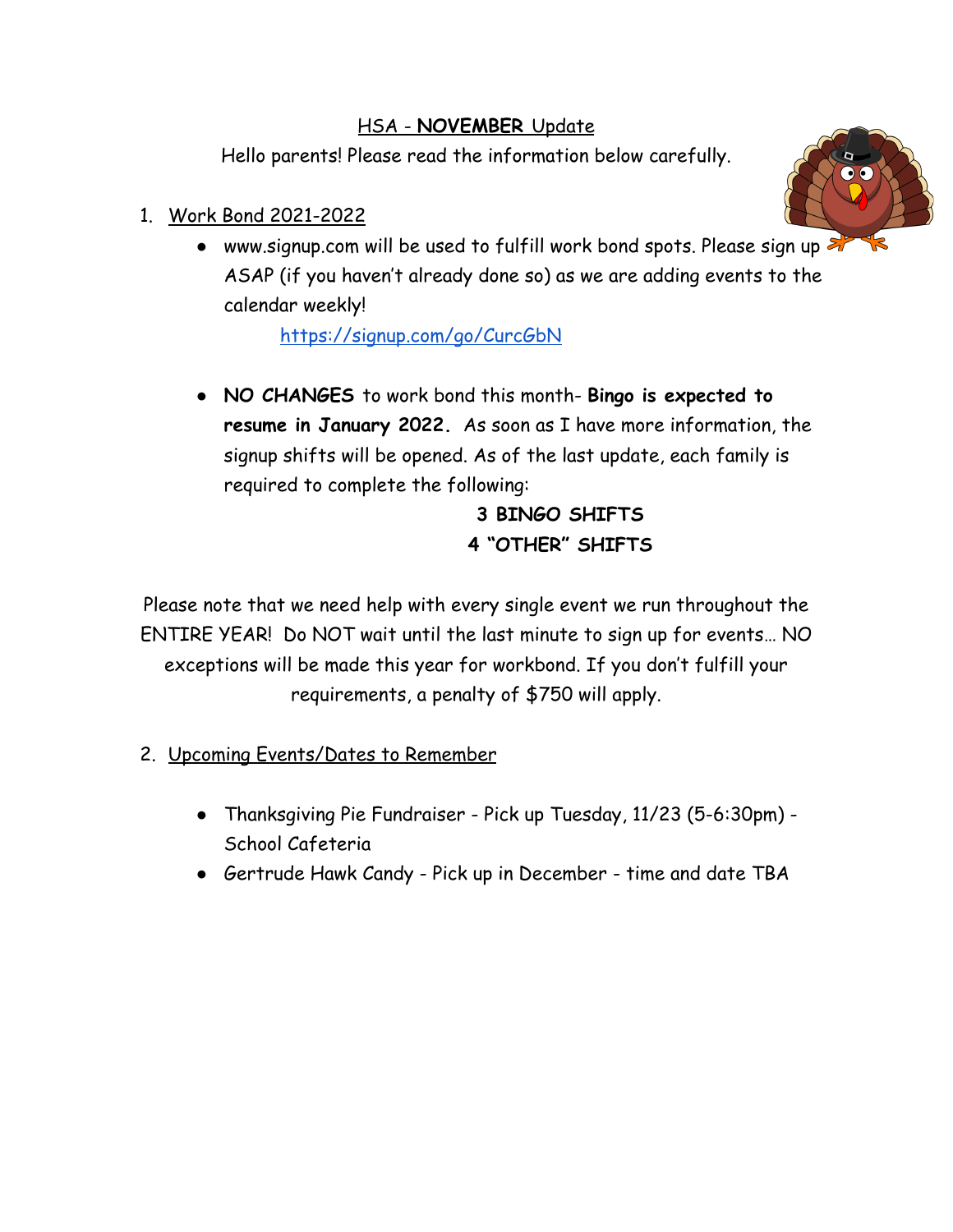- **● Christmas Bazaar 12/5 Mandatory work bond event**
	- Any additional shifts you sign up for will count as an "other."
	- We still have 15 spots available for the second shift. Please note that your work bond will be considered in default if you don't work this mandatory event. Use the link above to sign up ASAP.
	- 50/50's are due back to the school by 12/3 (**mandatory work bond purchase**)
	- Thank you to all who sponsored a basket! Your generosity is appreciated! We really have the most **amazing** families!
- **CALENDAR RAFFLES ON SALE now mandatory work bond purchase**
	- \$20 each ticket (26 chances to win \$100/week from January thru June).
	- Tickets will be on sale the following dates:
		- $\blacksquare$  11/14 Church lobby (8am-12pm)
		- $\blacksquare$  11/21 Church lobby (8am-12pm)
		- $\blacksquare$  11/28 Church lobby (8am-12pm)
		- Christmas Bazaar (11-5pm)
		- Up thru 12/29 parish office (call for hours)

\*NO LATE TICKET SALES WILL BE APPLIED TO YOUR WORK BOND\*

- New Fundraiser ALERT "A Bag for All Seasons"
	- \$25/ticket (12 chances to win a beautiful designer bag)
	- Contact Gina Rispoli (732-277-2552) for tickets
	- On sale at the Bazaar